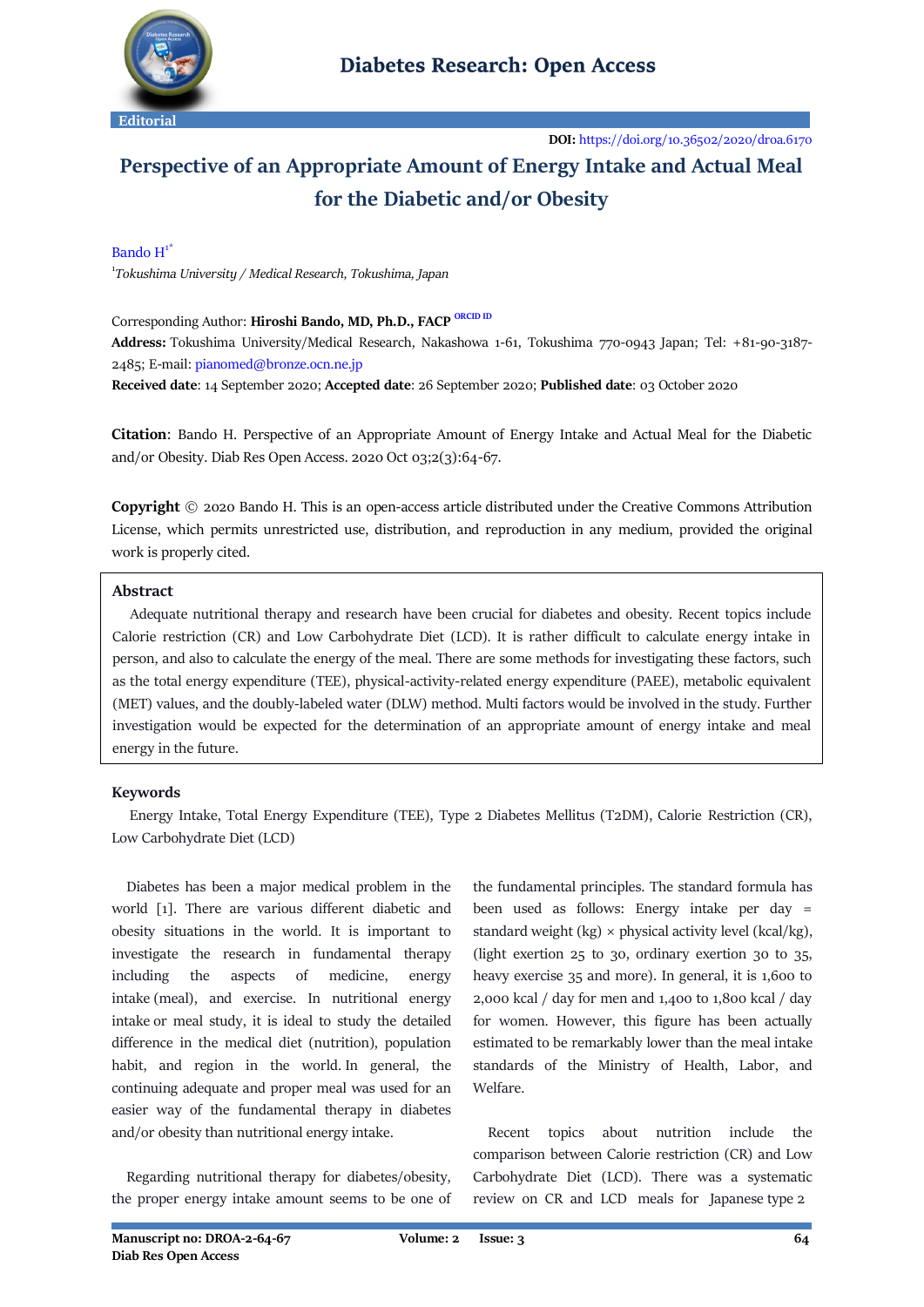**Citation: Bando H. Perspective of an Appropriate Amount of Energy Intake and Actual Meal for the Diabetic and/or Obesity. Diab Res Open Access. 2020 Oct 03;2(3):64-67.**

#### **Editorial**

diabetic patients [2,3]. Furthermore, several reports were found concerning the efficacy of LCD [4]. Authors et al. reported the continuation of LCD for 2773 cases with clinical efficacy [5]. As to the basic aspect of CR and LCD, energy balance would be considered. There is a question in the light of theoretical evidence. Do diabetic patients have less requirement and/or consumption calorie a day than healthy subjects? There have not found such reports so far [2]. Recently, a report showed that the energy consumption of diabetic patients turned out to be exactly equivalent to healthy subjects by a detailed method called the double-labeled water method [2].

 It is rather difficult to calculate and evaluate energy intake in the life study of normal subjects [6]. It is not a study of meals for laboratory animals, or not like space food. Furthermore, it is also difficult to calculate the energy of the meal of the people. The evaluation by the meal recording method can be checked by only about 80  $\pm$  20% [7]. In order to assess the total energy expenditure (TEE) and physical-activity-related energy expenditure (PAEE), a respiratory chamber has been used more than 24 h period. A study on accelerometry showed metabolic equivalent (MET) values [8]. This method, however, has been not easy to study the detailed data because this apparatus needs large-scale facilities.

 By using the doubly-labeled water (DLW) method, the relationship between obesity and daily physical activities has been investigated [9]. It showed the necessity of a discussion with not only BMI, but also the fat mass index (FMI, FM/height2), and body fat percentage (%BF) [10].

 As a result, TEE was not significantly different between patients with Type 2 diabetes mellitus (T2DM) and healthy controls. Similar results were shown in the energy and macronutrient intakes. Consequently, when age and body mass index (BMI) are matched, both groups showed no significant difference in TEE and self-reported energy intake [2]. These findings suggest that the significance of providing CR meal on Japanese T2DM patients may be theoretically in doubt [2].

 From actual medical practice, clinical effects between CR and LCD were compared as the randomized trials of dietary interventions. The results were that LCD showed a significant decrease of HbA1c and TG and a larger degree than those of CR [11].

 In 2011, "clinical practice guidelines we can trust" was presented by the Committee on Standards for Developing Trustworthy Clinical Practice Guidelines; Institute of Medicine of the United States [12]. Among them, the committee stated that the results would be scientifically supported by systematic reviews. Successively, International Standards for Clinical Practice Guidelines were presented with a similar situation [13]. This has also informed broadly the necessity of scientific evidence by systematic review in the world. As a matter of fact, the registered medical guidelines have decreased to approximately half than before, where it was 2619 in 2014, and 1440 in 2018 [14].

 On the other hand, in the United States, the guideline for diabetic nutrition therapy was reported by the study of the systematic review in 2012 [15]. This was influential to diabetic practice with evidence-based medicine [16]. Successively, recommendations, and guidelines for diabetic nutrition therapy were reported, which has been the standard treatment and management so far [17]. In the case of the European Diabetes Association, it has been clearly stated that control and management of energy intake are unnecessary for diabetic patients with BMI less than 25 [18]. Diabetes and nutritional therapy guidelines are different according to region and country. One of the reasons may be that the proportion of carbohydrate intake has been different for the actual meal contents in each country.

 Here, reference data related to CR and LCD are shown. Authors and colleagues have continued comparative clinical studies of CR, LCD, and M value that is calculated from the fluctuation in blood glucose seven times per day. Diabetic patients were provided CR (carbohydrate 54%) on days 1, 2, and super-LCD (carbohydrate 12%) on days 3, 4. They were categorized into 3 groups (low, middle, high) according to the level of Morbus (M) value. The data of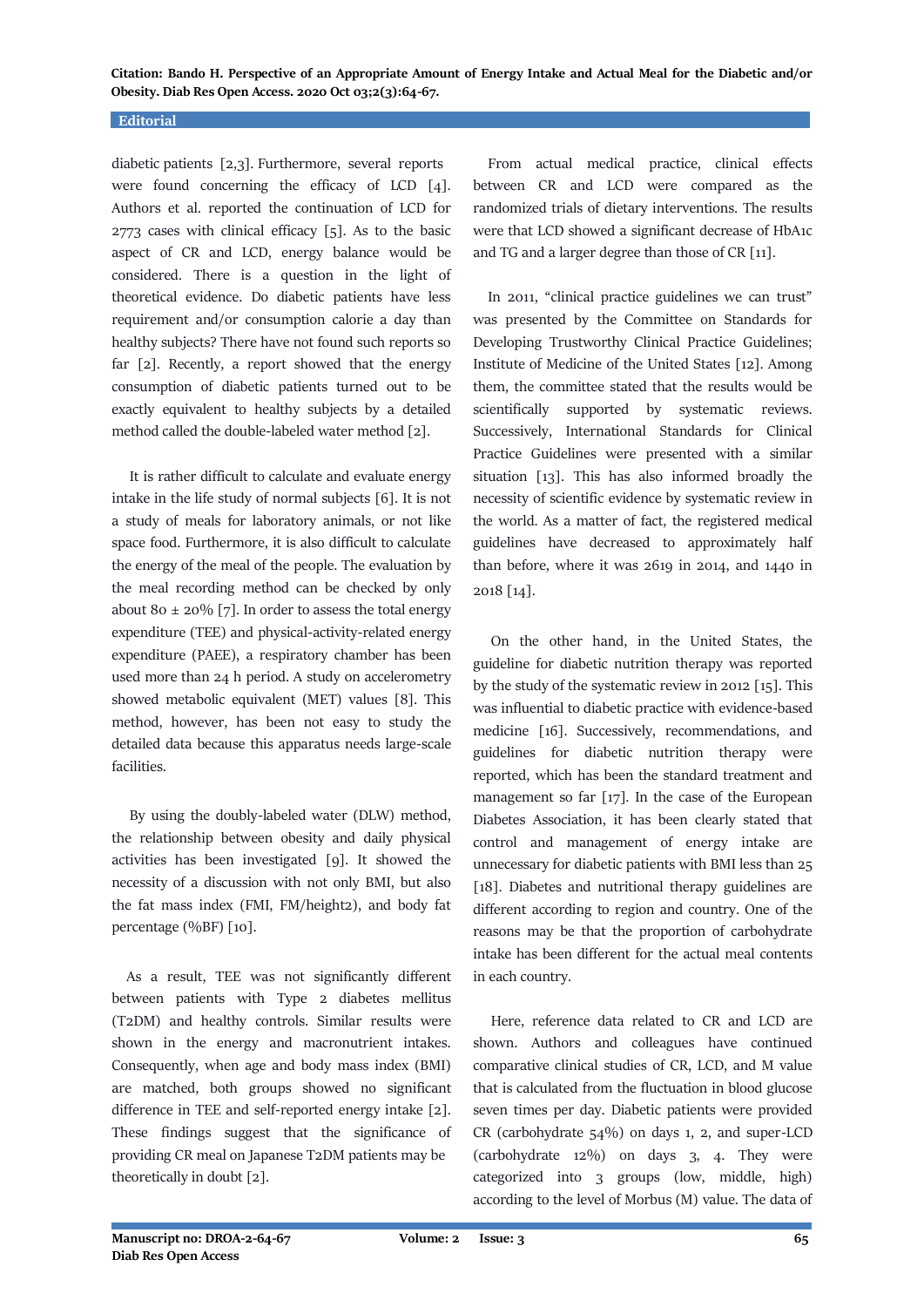**Citation: Bando H. Perspective of an Appropriate Amount of Energy Intake and Actual Meal for the Diabetic and/or Obesity. Diab Res Open Access. 2020 Oct 03;2(3):64-67.**

#### **Editorial**

HbA1c, blood glucose after 2 hours after of breakfast and M value were shown in day 2 vs day 4 as follows: i) Low group: 6.1%, 168 mg/dL vs 118 mg/dL, 26 vs 10, ii) Middle group: 7.9%, 218 mg/dL vs 142 mg/dL, 94 vs 19, iii) High group: 9.3%, 330 mg/dL vs 165 mg/dL, 343 vs 84, respectively. Thus, the LCD dramatically improved glycemic variability in only 2 days [19]. Current medical nutrition therapy recommendations have been found in the guideline of ADA, which would be the standard nutritional perspective [20].

 In summary, it is not easy to estimate the nutritional energy intake and also to calculate the energy of the meal. Therefore, multi factors would be involved in the changes of glycemic response and variability in a comparative study of CR and LCD. Lots of studies would be expected for the determination of an appropriate amount of energy intake and actual meal energy for the diabetic and/or obesity in the future across the world.

# **References**

[1] Association AD. 1. Improving Care and Promoting Health in Populations: *Standards of Medical Care in Diabetes*-*2020*. Diabetes Care. 2020 Jan;43(Suppl 1):S7-13. [**PMID**[: 31862744\]](https://pubmed.ncbi.nlm.nih.gov/31862744/)

[2] Yoshimura E, Ohkawara K, Ishikawa-Takata K, Yamada S, Tokui M, Funae O, Takimoto H, Katsukawa F. Assessment of energy expenditure using doubly labeled water, physical activity by accelerometer and reported dietary intake in Japanese men with type 2 diabetes: A preliminary study. J Diabetes Investig. 2019 Mar;10(2):318-21. [PMID[: 30168293\]](https://pubmed.ncbi.nlm.nih.gov/30168293/)

[3] Sato J, Kanazawa A, Makita S, Hatae C, Komiya K, Shimizu T, Ikeda F, Tamura Y, Ogihara T, Mita T, Goto H, Uchida T, Miyatsuka T, Takeno K, Shimada S, Ohmura C, Watanabe T, Kobayashi K, Miura Y, Iwaoka M, Hirashima N, Fujitani Y, Watada H. A randomized controlled trial of 130 g/day low-carbohydrate diet in type 2 diabetes with poor glycemic control. Clin Nutr. 2017 Aug;36(4):992-1000. [**PMID**: [27472929\]](https://pubmed.ncbi.nlm.nih.gov/27472929/)

[4] Nanri A, Mizoue T, Kurotani K, Goto A, Oba S, Noda M, Sawada N, Tsugane S; Japan Public Health Center-Based Prospective Study Group. Lowcarbohydrate diet and type 2 diabetes risk in Japanese men and women: the Japan Public Health Center-Based Prospective Study. PLoS One. 2015 Feb

# 19;10(2):e0118377. [**PMID**[: 25695497\]](https://pubmed.ncbi.nlm.nih.gov/25695497/)

[5] Nakamura T, Kawashima T, Dobashi M, Narita A, Bando H. Effective Nutritional Guidance for Obesity by Low Carbohydrate Diet (LCD). Asp Biomed Clin Case Rep. 2019 Jan 27;2(S1):16-21.

[6] Hill RJ, Davies PS. The validity of self-reported energy intake as determined using the doubly labelled water technique. Br J Nutr. 2001 Apr;85(4):415-30. [**PMID**[: 11348556\]](https://pubmed.ncbi.nlm.nih.gov/11348556/)

[7] Seale JL. Predicting total energy expenditure from self-reported dietary records and physical characteristics in adult and elderly men and women. Am J Clin Nutr. 2002 Sep;76(3):529-34. [**PMID**: [12197995\]](https://pubmed.ncbi.nlm.nih.gov/12197995/)

[8] Kumahara H, Schutz Y, Ayabe M, Yoshioka M, Yoshitake Y, Shindo M, Ishii K, Tanaka H. The use of uniaxial accelerometry for the assessment of physicalactivity-related energy expenditure: a validation study against whole-body indirect calorimetry. Br J Nutr. 2004 Feb;91(2):235-43. [**PMID**[: 14756909\]](https://pubmed.ncbi.nlm.nih.gov/14756909/)

[9] Park J, Ishikawa-Takata K, Tanaka S, Hikihara Y, Ohkawara K, Watanabe S, Miyachi M, Morita A, Aiba N, Tabata I. The relationship of body composition to daily physical activity in free-living Japanese adult men. Br J Nutr. 2014 Jan 14;111(1):182-88. [**PMID**: [23841965\]](https://pubmed.ncbi.nlm.nih.gov/23841965/)

[10] Park J, Ishikawa-Takata K, Tanaka S, Hikihara Y, Ohkawara K, Watanabe S, Miyachi M, Morita A, Aiba N, Tabata I. Relation of body composition to daily physical activity in free-living Japanese adult women. Br J Nutr. 2011 Oct;106(7):1117-27. [**PMID**: [21736836\]](https://pubmed.ncbi.nlm.nih.gov/21736836/)

[11] Yamada Y, Uchida J, Izumi H, Tsukamoto Y, Inoue G, Watanabe Y, Irie J, Yamada S. A non-calorierestricted low-carbohydrate diet is effective as an alternative therapy for patients with type 2 diabetes. Intern Med. 2014;53(1):13-19. [**PMID**: [24390522\]](https://pubmed.ncbi.nlm.nih.gov/24390522/)

[12] Institute of Medicine (US) Committee on Standards for Developing Trustworthy Clinical Practice Guidelines; Graham R, Mancher M, Miller Wolman D, Greenfield S, Steinberg E, editors. Clinical Practice Guidelines We Can Trust. Washington (DC): National Academies Press (US); 2011. Available from: <https://www.ncbi.nlm.nih.gov/books/NBK209539/>

[13] Qaseem A, Forland F, Macbeth F, Ollenschläger G, Phillips S, van der Wees P; Board of Trustees of the Guidelines International Network. Guidelines International Network: toward international standards